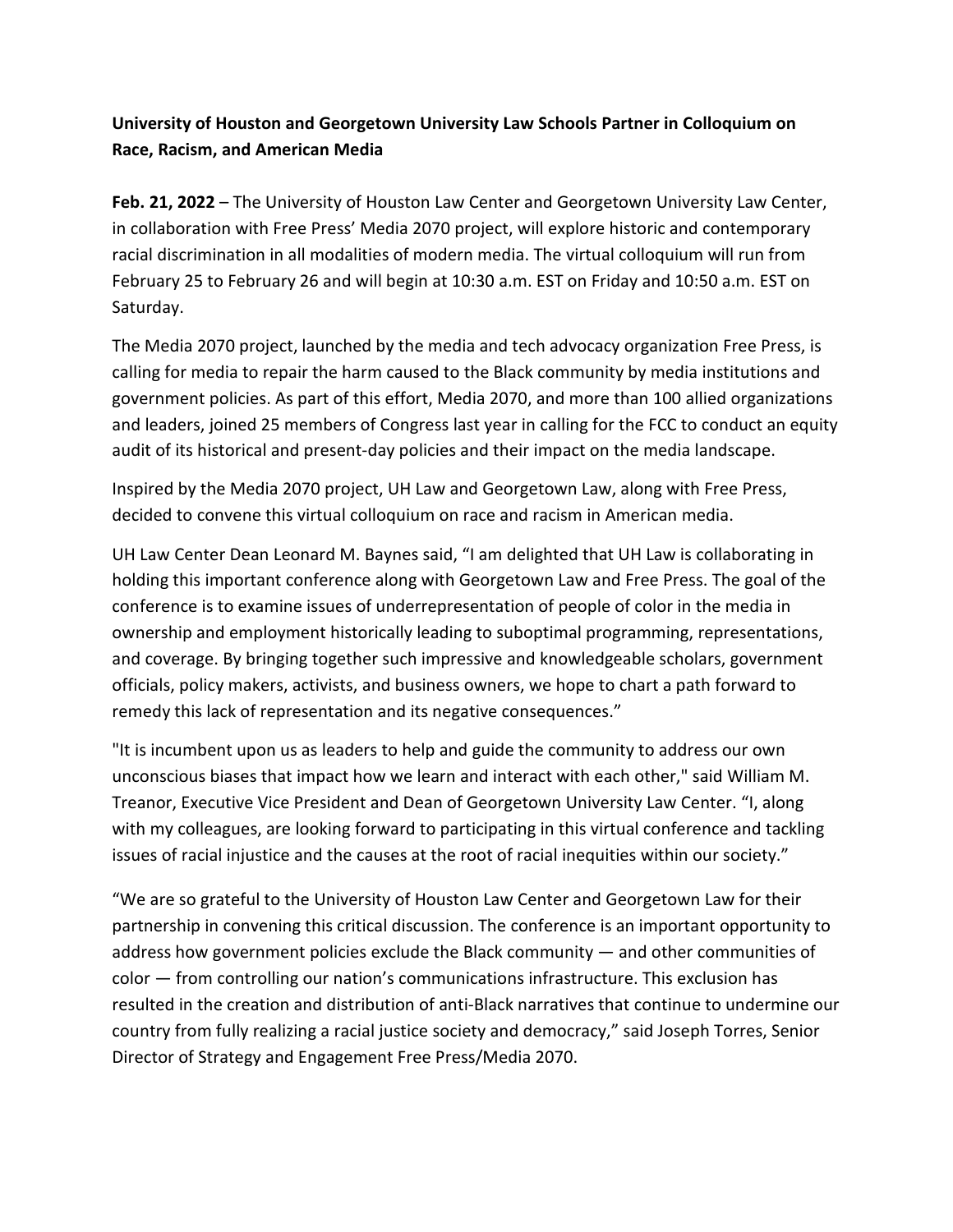Panelists will cover topics including the history of racism in American media; assessment of historic efforts by (and failures of) the FCC, Congress, state regulators, and others to address racism; the role of the First Amendment's Speech Clause and the Fourteenth Amendment's Equal Protection Clause as legal frameworks; legal and policy approaches to address racial injustices, including corporate activism; and how reparations may fit into a remedial approach.

Speakers include:

·Leonard M. Baynes, Dean and Professor of Law University of Houston Law Center

·William M. Treanor, Executive Vice President and Dean of Georgetown University Law Center; Paul Regis Dean Leadership Chair; Professor of Law

·Honorable Shelia Jackson Lee, U.S. Member of Congress for 18th District of Texas

·Howard Shelanski, Professor of Law Georgetown University Law Center

· Paul Starr, Professor of Sociology and Public Affairs, and Stuart Professor of Communications and Public Affairs, Princeton University

· Cathy Hughes, Founder and Chairperson of Urban One

·Joseph Torres, Senior Director of Strategy and Engagement Free Press/Media 2070

· Robin A. Lenhardt, Professor of Law Georgetown University Law Center

· Anthony E. Varona, Dean Emeritus and M. Minnette Massey Professor of Law, University of Miami School of Law

· Anupam Chander, Scott K. Ginsburg Professor of Law and Technology, Georgetown University Law Center

·Mignon Clyburn, Former Commissioner Federal Communications Commission

·Catherine J. Sandoval, Associate Professor of Law, Santa Clara University School of Law

·Safiya U. Noble, Associate Professor of Gender Studies and African American Studies [University of California, Los Angeles,](https://www.ucla.edu/) Co-Founder and Co-Director of the [UCLA Center for](https://www.c2i2.ucla.edu/)  [Critical Internet Inquiry \(C2i2\).](https://www.c2i2.ucla.edu/)

·Malkia Devich Cyril, founding and former executive director of MediaJustice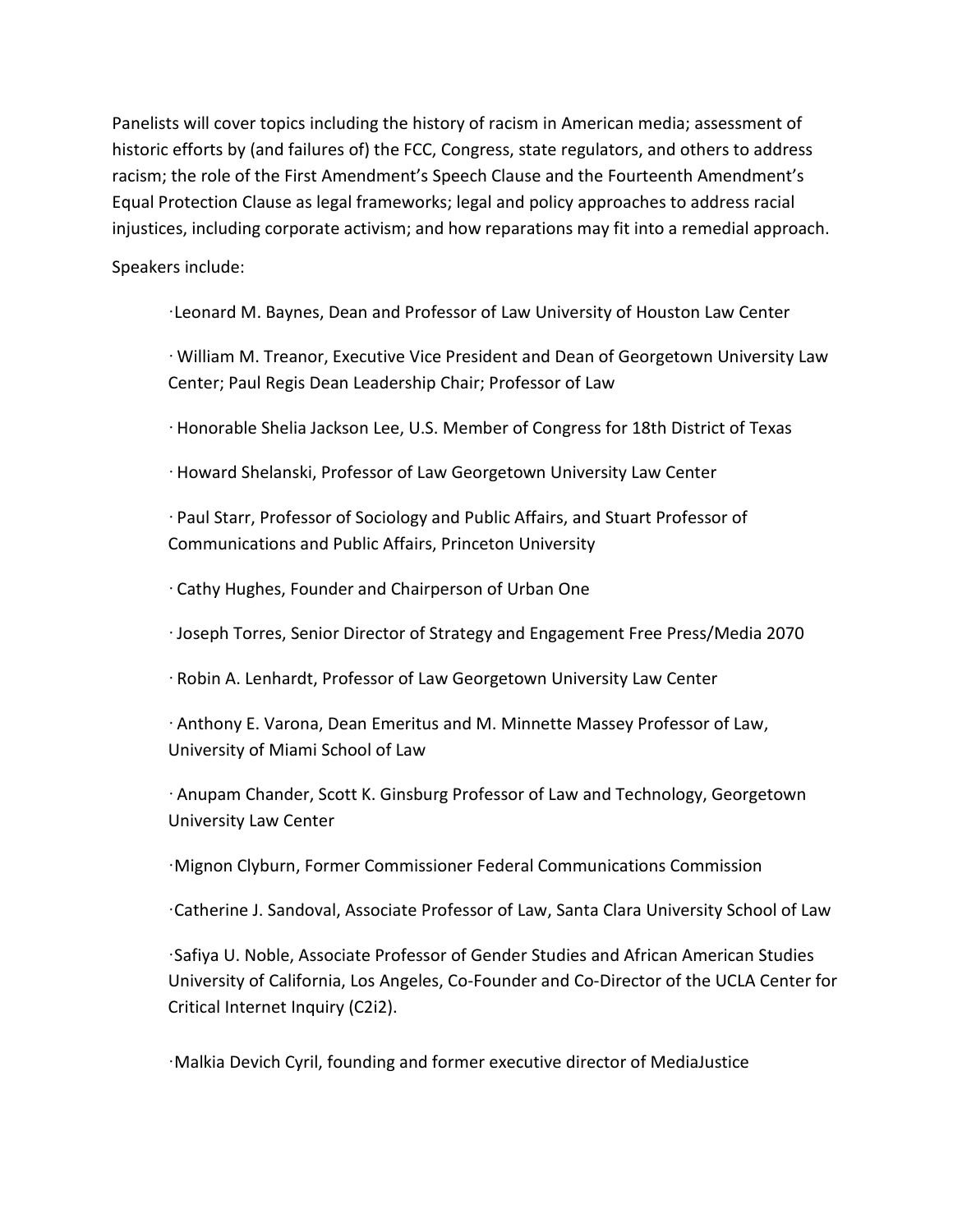###

**University of Houston Law Center media contacts:** Carrie Anna Criado, UH Law Center Assistant Dean of Communications and Marketing, 713-743-2184, [cacriado@central.uh.edu;](mailto:cacriado@central.uh.edu) Elena Hawthorne, Assistant Director of Communications and Marketing, 713-743-1125, ehawthor@central.uh.edu.

**Georgetown University Law Center media contact:** Deborah Gales, Georgetown Law Assistant Director, Office of Event Management, 202-662-9003, dmg99@georgetown.edu.

## **About the University of Houston Law Center**

Th[e](https://law.uh.edu/) [University of Houston Law Center](https://law.uh.edu/) (UHLC) is a dynamic, top tier law school located in the nation's 4th largest city. UHLC's Health Law, Intellectual Property Law, and Part-time programs rank in the U.S. News Top 10. It awards Doctor of Jurisprudence (J.D.) and Master of Laws (LL.M.) degrees, through its academic branch, the College of Law. The Law Center is more than just a law school. It is a powerful hub of intellectual activity with more than 15 centers and institutes which fuel its educational mission and national reputation. UHLC is fully accredited by the American Bar Association and is a member of the Association of American Law Schools.

## **About the University of Houston**

Th[e](https://uh.edu/) [University of Houston](https://uh.edu/) is a Carnegie-designated Tier One public research university recognized with a Phi Beta Kappa chapter for excellence in undergraduate education. UH serves the globally competitive Houston and Gulf Coast Region by providing world-class faculty, experiential learning and strategic industry partnerships. Located in the nation's fourth-largest city and one of the most ethnically and culturally diverse regions in the country, UH is a federally designated Hispanic- and Asian-American-Serving institution with enrollment of more than 47,000 students.

## **About Georgetown University Law Center**

[Georgetown University Law Center](https://www.law.georgetown.edu/) is a global leader in legal education based in the heart of the U.S. capital. As the nation's largest law school, Georgetown Law offers students an unmatched breadth and depth of academic opportunities taught by a world-class faculty of celebrated theorists and leading legal practitioners. Second to none in experiential education, the Law Center's numerous clinics are deeply woven into the Washington, D.C., landscape. Close to 20 centers and institutes forge cutting-edge research and policy resources across fields including